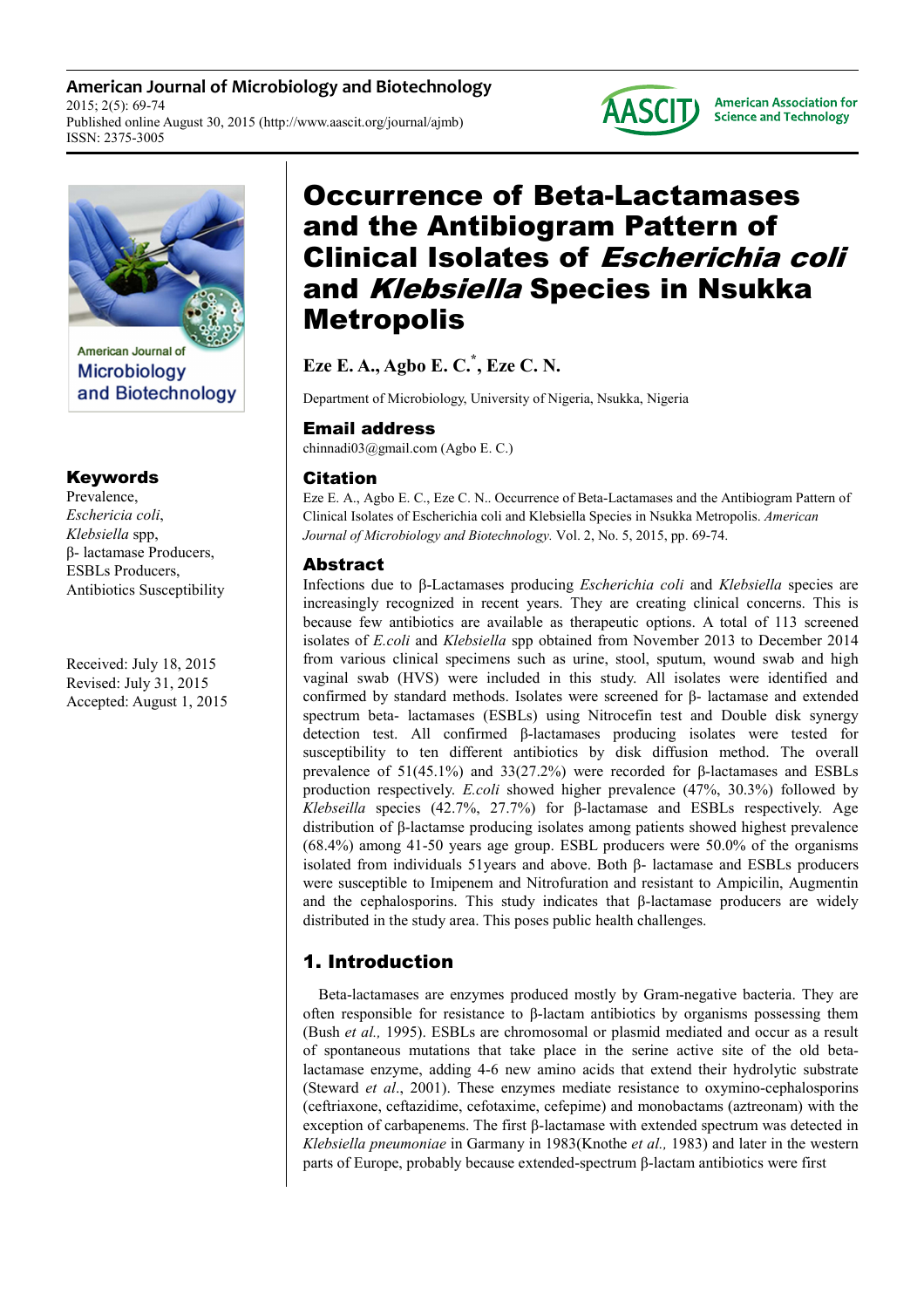used there clinically. They occur predominantly in members of the enterobacteriaceae with *Klebsiella pneumoniae* and *Escherichia coli* being the most commonly reported worldwide. They are responsible for 5-20% of outbreak of nosocomial infections in intensive care unit, burn, oncology and neonatal units (*Kotra et al.,* 2002). Poor hygienic practices, indiscriminate use of antibiotics as well as lack of monitoring of microbial drug resistance has created suitable condition for the emergence and controllable spread of these enzymes in Nigeria (Arzai and Adamu 2008).

Laboratory detection of these enzymes, proper reporting, awareness creation and necessary precautions to avoid their spread is lacking in our area, despite the fact that it is a significant health problem. In view of this, this research was conducted to determine the incidence, distribution and antibiotic susceptibility of β-lactamase and ESBLs producing clinical isolates of *Escherichia coli* and *Klebsiella* spp with a view to creating proper awareness of the status of these enzymes in Nsukka Metropolis.

### 2. Materials and Methods

### 2.1. Study Area

The study area is Nsukka metropolis, Enugu state, Nigeria. The sites for sample collection were University of Nigeria Nsukka Medical center and Bishop Shanahan hospital Nsukka. These are tertiary health care facilities patronized by people with different socioeconomic backgrounds from within and outside Nsukka metropolis. They serve as referral centers for Nsukka and neighboring villages. This informed the choice of these hospitals as the study sites as nutrition is said to be among the predisposing factors for infection with ESBLs producing organisms (Paterson and Bonomo 2005).

#### 2.2. Sample and Sampling Techniques

One hundred and thirteen isolates of Gram-negative bacteria comprising *E.coli* (n=66) and *Klebsiella* species (n=47) recovered from 165 specimens collected from both inpatients and outpatients attending University of Nigeria, Nsukka (UNN) Medical Center and Bishop Shanahan hospital, Nsukka were used. All clinical specimens were processed according to standard operating procedure. All samples were inoculated on Blood agar and MacConkey agar. Identification and confirmation were performed using biochemical tests and chromogenic agar orientation (France). The study was done between October 2013 and December 2014.

#### 2.3. Isolation of Samples

The samples collected from each patient were inoculated onto MacConkey and Blood agar by spreading and the plates were incubated for 24hours at  $36^{\circ}$ C. The colonies were further subcultured to obtain pure culture as described by Chesbrough 2006

#### 2.4 Antimicrobial Sensitivity Testing

Susceptibility was determined by the Kirby Bauer disk diffusion method as described by Clinical Laboratory Standards Institute (CLSI, 2006). Bacteria were grown on nutrient broth at  $37^{\circ}$ C overnight. The suspension was visually adjusted with normal saline to 0.5 Macfarland turbidity standard. Each inoculum was separately swabbed across the entire surface of Muller Hinton agar plate (Biotech) using sterile swab stick and the plate was rotated approximately  $60^{\circ}$ C between streaking to ensure even distribution.

Inoculated plates were left to stand for at least 3 minutes before the disks were applied. Commercial antibiotics disks (Abtex Biological Ltd) used include: Ceftazidime (30µg), Cefuroxime (30µg), Cefotaxime(30µg), Gentamicin (10µg), Ciprofloxacin (5µg), Ofloxacin(5µg), Augumentin(30µg), Nitrofuratoin(300)  $\mu$ g, Ampicilin(10 $\mu$ g) and Imipenem  $(10\mu g)$ . The plates were incubated within 15 minutes of the application of the disks at  $37^{\circ}$ C for 24 hours. The inhibition zone diameters around the disks were measured and interpreted according to the CLSI guideline.

#### 2.5. Tests for **β**-lactamase production

#### *Nitrocefin Test*

Nitrocefin is chromogenic cephalosporin that changes from yellow to red on hydrolysis. The experiment was done according to O'Callaghan and Cynthia, (1972) and Parr (1984). Briefly, 1.0 mg/ml solution was prepared by dissolving 10.0 mg of Nitrocefin powder (TOKU-E, USA) in 1mL of dimethylsulphoxide( DMSO), vortexed appropriately and diluted with 9.0mL phosphate buffer saline (PBS) buffer (100mM, neutral pH) (this solution remains stable for 14days at  $4^{\circ}$ C). Colonies of the test isolates were scraped from nutrient agar plates and suspended in 1ml of broth, 3-5 drops of 1.0mg/ml of nitrocefin solution were added. Appearance of red colour within 20-30 minutes indicates β-lactamase activity. *Escherichia coli* (ATCC 25922) and *Pseudomonas aeroginosa* (ATCC 27853) were used as reference strains throughout the study.

### 2.6. Screening for Extended Spectrum Beta-Lactamases

The double disc synergy test (DDST) method described by CLSI (2006) was employed. Standardized inocula of the test organisms were inoculated on Muellar Hinton Agar (MHA) using sterile swab sticks as previously described. Amoxicillin/clavulanic acid disc  $(20/10\mu g)$ , was placed at the center of each inoculated MHA. Ceftazidime (30µg) and Cefotaxime  $(30\mu g)$  were placed 15 mm center to center from the Amoxycillin/clavulanic acid disc. The plates were incubated at  $37^{\circ}$ C for 24 hours. After incubation, enhancement of zone of inhibition of either or both the Ceftazidime and Cefotaxime discs towards the Amoxycillin/Clavulanic acid discs is indicative of ESBL production.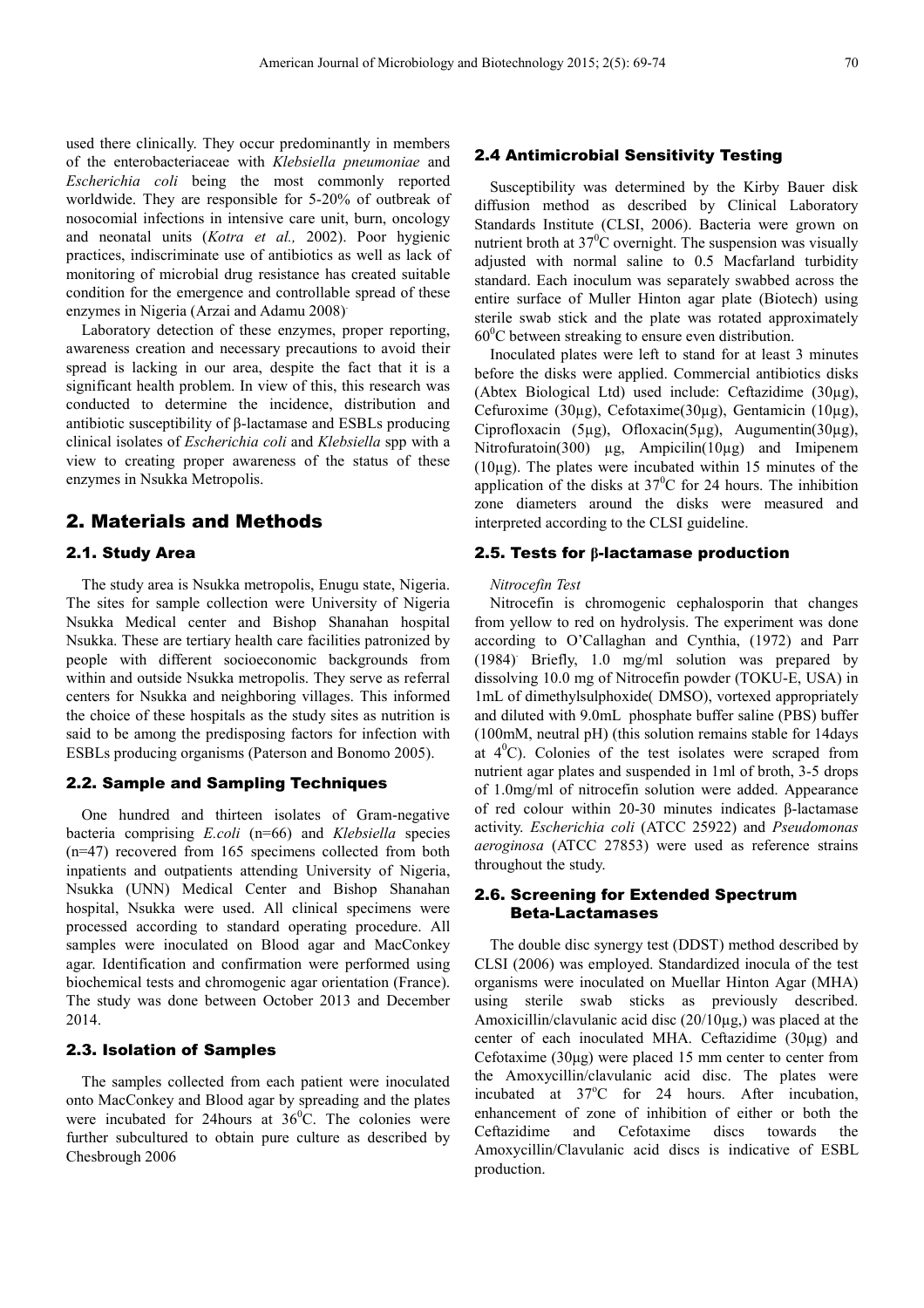71 Eze E. A. *et al.*: Occurrence of Beta-Lactamases and the Antibiogram Pattern of Clinical Isolates of *Escherichia coli* and *Klebsiella* Species in Nsukka Metropolis

### 3. Results

*Table 1. Occurrence of β-lactamase and ESBLs in test isolates.* 

| <b>Isolates</b>    | N <sub>0</sub><br>screened | $No(\%)B$ -lactamase<br>producers | $No(\%)ESBLs$<br>producers |
|--------------------|----------------------------|-----------------------------------|----------------------------|
| Escherichia coli   | 66                         | 31(47%)                           | $20(30.3\%)$               |
| Klebsiella species | 47                         | 20(42.7%)                         | 13(27.7%)                  |
| Total              | 113                        | $51(45.1\%)$                      | $33(29.2\%)$               |

A total of 113 clinical isolates of Gram- negative bacteria obtained from urine, stool, sputum, wound swabs and HVS were tested. Forty five isolates were from urine, 26 from stool, 32 from sputum, 9 from wounds and 1 from HVS. Out of the 113 isolates screened for β-lactamase and ESBL production, 51 and 33 were confirmed to produce βlactamase and ESBL respectively, giving an overall prevalence of 45.1% and 29.2%. The highest prevalence of βlactamase (47.0%) and ESBLs (30.3%) were found in *E.coli*  while *Klebsiella* species had 42.7% β-lactamase and 27.7% ESBLs (Table 1).

### 3.1. Distribution of **β**-lactamase and ESBL Producers

The distribution of β-lactamse and ESBLs producers according to clinical samples, sexes and age are presented in Tables 2, 3 and 4 respectively. β-lactamse producers were most prevalent in urine (84.4%) while ESBLs producers were most prevalent in stool with an overall prevalence of 76.9%. The distribution of β-lactamase and ESBLs producers based on gender indicates that males had a higher prevalence rate of β-lactamase (55.3%) and ESBLs (36.8%) than females (40% and 25.3%) respectively (Table 3).The age distribution of the β-lactamase producers among the patients showed highest prevalence among the 40-51years age group (63.2%) while ESBL producers from 51-above year age group stood at 50% (Table 4).

| <b>SAMPLE</b> | <b>TOTAL NO SCREENED</b> | <b>NO AND (%) OF ISOLATES</b><br>POSITIVE FOR <b>B-LACTAMASE</b> | <b>NO AND (%) OF ISOLATES</b><br><b>POSITIVE FOR ESBLs</b> |              |  |
|---------------|--------------------------|------------------------------------------------------------------|------------------------------------------------------------|--------------|--|
|               | E.coli                   | E.coli                                                           | E.coli                                                     | <b>Total</b> |  |
|               | $K.\text{spp}$           | $K$ .spp                                                         | $K$ .spp                                                   |              |  |
| Urine         | 22                       | 13(59.1)                                                         | 9(40.9)                                                    | $38(84.4\%)$ |  |
|               | 23                       | 10(43.5)                                                         | 6(26.1)                                                    |              |  |
| Stool         | 20                       | 8(40)                                                            | 5(25)                                                      | $20(76.9\%)$ |  |
|               | 6                        | 4(66.7)                                                          | 3(50)                                                      |              |  |
|               | 16                       | 8(50)                                                            | 5(31.3)                                                    | $22(68.8\%)$ |  |
| Sputum        | 16                       | 5(31.1)                                                          | 4(25)                                                      |              |  |
|               | $\overline{7}$           | 2(28.6)                                                          | 1(14.3)                                                    | $4(44.4\%)$  |  |
| Wound Swab    | $\overline{2}$           | 1(50)                                                            | 0(0)                                                       |              |  |
| <b>HVS</b>    |                          | 0(0)                                                             | 0(0)                                                       | $0(0\%)$     |  |
|               | $\theta$                 | 0(0)                                                             | 0(0)                                                       |              |  |
|               | 66                       | 31(46.9)                                                         | 20(30.3)                                                   | 84(74.3%)    |  |
| Total         | 47                       | 20(42.6)                                                         | 13(27.7)                                                   |              |  |

Legend: K.spp= *Klebsiella* species

*Table 3. Sex distribution of patients habouring β-lactamase and ESBLs positive isolates.* 

| <b>SN</b>    | <b>CLINICAL</b><br><b>ISOLATES</b> | <b>NO AND % SCREEENED</b> |               | <b>NO AND % OF ISOLATES POSITIVE</b><br><b>FOR β LACTAMASE</b> |               | <b>NO AND % OF ISOLATES</b><br><b>POSITIVE FOR ESBLs</b> |               |
|--------------|------------------------------------|---------------------------|---------------|----------------------------------------------------------------|---------------|----------------------------------------------------------|---------------|
|              |                                    | <b>MALE</b>               | <b>FEMALE</b> | <b>MALE</b>                                                    | <b>FEMALE</b> | <b>MALE</b>                                              | <b>FEMALE</b> |
|              | E.coli                             | 30(78.9)                  | 36(48)        | 16(53.3)                                                       | 15(41.7)      | 11(36.7)                                                 | 9(25)         |
|              | Klebspp                            | 8(21.1)                   | 39(52)        | 5(62.5)                                                        | 15(54)        | 3(37.5)                                                  | 10(25.6)      |
| <b>TOTAL</b> |                                    | 38(100)                   | 75(100)       | 21(55.3)                                                       | 30(40)        | 14(36.8)                                                 | 19(25.3)      |

*Table 4. Age distribution of patients habouring β-lactamase and ESBLs positive isolates.* 

| Age       | <b>Frequency of occurrence</b> | $No$ (%) β-lactamase positive isolates | $No(\%)ESBLs$ positive isolates |
|-----------|--------------------------------|----------------------------------------|---------------------------------|
| $1 - 10$  |                                | $1(20\%)$                              | $1(20\%)$                       |
| $11 - 20$ | 9                              | $4(44.4\%)$                            | $3(33.3\%)$                     |
| $21 - 30$ | 43                             | 16(37.2%)                              | $9(20.9\%)$                     |
| $31-40$   | 31                             | 15(48.3%)                              | $8(25.8\%)$                     |
| $41 - 50$ | 19                             | $12(63.2\%)$                           | $9(47.4\%)$                     |
| 51-above  | 6                              | $3(50\%)$                              | $3(50\%)$                       |
| Total     | 113                            | $51(45.1\%)$                           | $33(29.2\%)$                    |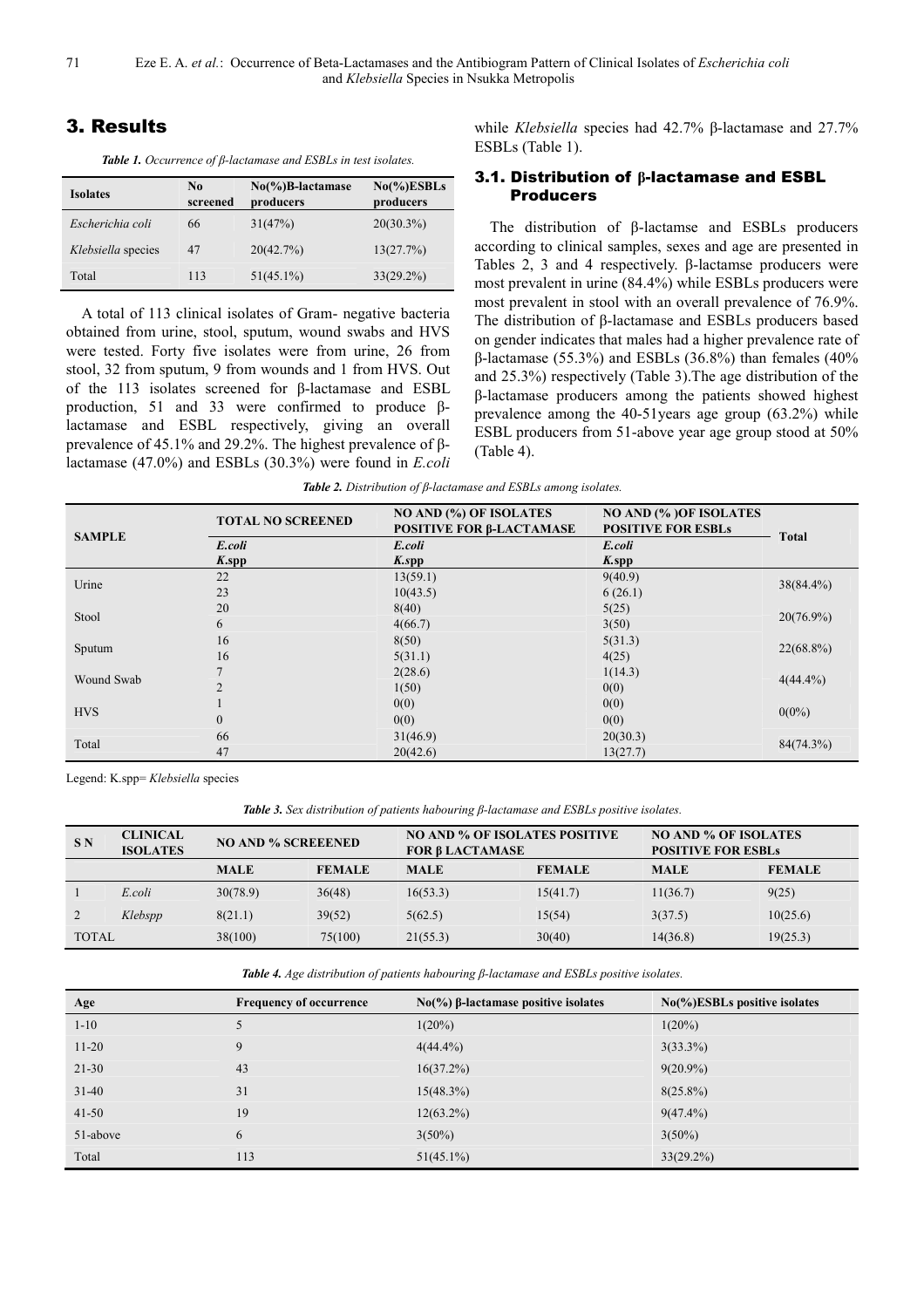#### 3.2. Antimicrobial Susceptibility Profile

120

Antimicrobial susceptibility of β-lactamase producers to the selected antibiotics showed that both the β-lactamase and ESBL producing isolates exhibited appreciable susceptibility to carbapenem: IMI (Imipenem) and flouroquinolones. βlactamase positive *E.coli* were 6.5% susceptible to IMI while ESBLs producers were 10% susceptible. Resistance to Ampicillin, Augmentin, and 2nd and 3rd generation cephalosporin was high. (Figures 1 and 2).



*Fig. 1. Antibiotics susceptibility profiles of β-lactamase producing E .coli (n=31) and Klebsiella spp (n=20) from clinical isolates.* 

**Key**: CAZ= Ceftazidime, CEF=Ceftazidime; CRX= Cefuroxime; CTX= Cefotaxime; CPR= Ciprofloxacin; OFL= Ofloxacin; GEN= Gentamycin; AUG = Augumentin; NIT= Nitrofuratoin; AMP= Ampicillin; IMI= Imipenem.



*Fig. 2. Antibiotics susceptibility profiles of ESBLs producing E.coli (n=20) and Klebsiella spp (n=13) from clinical isolates.* 

**Key**: CAZ= Ceftazidime, CEF=Ceftazidime; CRX= Cefuroxime; CTX= Cefotaxime; CPR= Ciprofloxacin; OFL= Ofloxacin; GEN= Gentamycin; AUG = Augumentin; NIT= Nitrofuratoin; AMP= Ampicillin; IMI= Imipenem.

### 4. Discussion

Multi drug-resistant (MDR) Gram negative bacteria induced infections have been reported with an increasing frequency in tertiary health care facilities in Nigeria and they have been found to be associated with significant morbidity and mortality (Yusuf *et al*., 2012). Members of *Enterobacteriaceae* are the most common causative agents of nosocomial and community bacteria acquired infections (Coque *et al.,* 2008). The overall prevalence of β-lactamase and ESBLs producers in this study was 45.1% and 29.2% respectively. Although an increase in β-lactamase producers has been reported in a previous study (Dougharia and Akafam 2009), our result shows comparatively lower overall level of β-lactamase occurrence. Similarly, a comparison of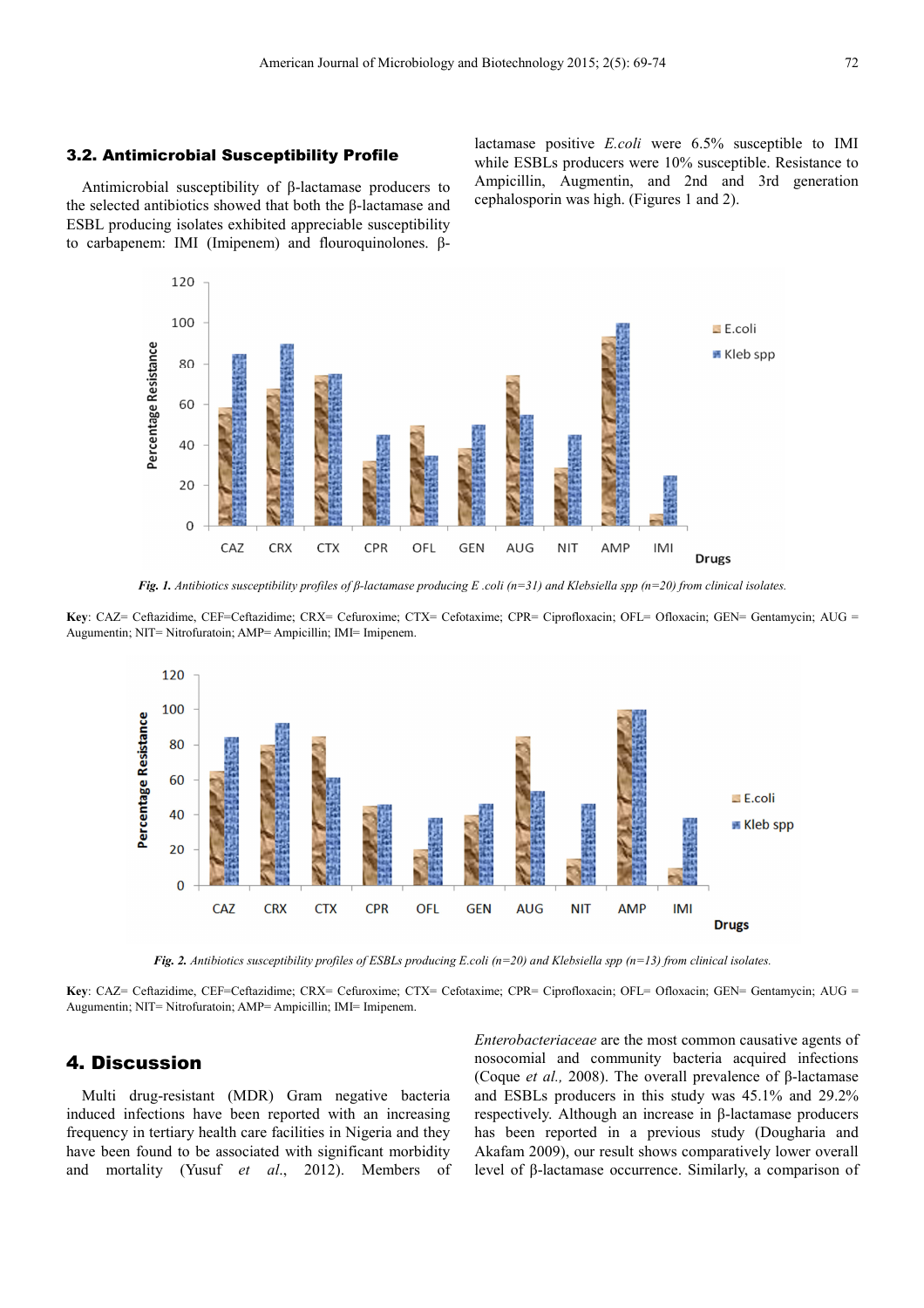the overall prevalence of ESBLs (29.2%) found in this study with the findings of similar studies from the same country, indicates that the prevalence rate in this study is lower when compared to previous studies by Iroha *et al.,* (2010) and Yusuf *et al.*, (2011) who reported prevalence of 58.6% and 37.1% in Enugu and Kano respectively. Similar observation was shown by Aibinu *et al.,* (2003) who reported ESBLs production of 20.8% in *E.coli* and *Klebsiella* spp in Lagos Nigeria. When compared to the other countries, the prevalence in the present study is much lower than those reported by Bouchillion *et al,* (2002) from Egypt showing ESBLs production among *E. coli* and *Klebsiella* spp to be 40.9%. These variations could be due to differences in antibiotic selection pressure, local antibiotics and prescribing habits, which differ from state to state, institution to institution and from country to country.

Distribution of β-lactamase and ESBLs among clinical specimens was also determined. Urine had the highest prevalence of 86.7% followed by stool with the prevalence of 84.6%. The least prevalence was observed in wound swab (44.4%). This finding is in agreement with Doughari and Akafa (2009), who reported a higher prevalence rate of 91% β-lactamase in urine, Iroha *et al*., (2010) who reported high prevalence of 60.3% and 59.6% ESBLs in urine and blood isolates respectively and Osazuwa and Osazuwa (2011) who also found that ESBLs prevalence was high in urine (61.4%) and blood (61.2%). The high prevalence of β- lactamse and ESBLs in urine may be attributed to factors like extreme age, female gender, sexual activity, contraception, pregnancy, urinary tract obstruction, neurological dysfunction, antimicrobial use and poor hand washing techniques among health care practitioners, which are some of the factors that can predispose one to urinary tract infection (UTI) development.

A high prevalence of β-lactamase and ESBLs was also observed among males. This finding is in consonance with the finding of Yusuf *et al,* (2011) who also revealed a slightly higher recovery in males (*E.coli* 38.9% *K. pnemoniae* 40%) than in females (*E.coli* 36.8%, *K. pneumoniae* 33.3%).

The age distribution of β-lactamase and ESBLs producers among the patients showed high prevalence among 41- 51years age group. This may bethat in the old people often become immune-compromised and stand greater chances of coming down with infections. Such infections are of many types but in patients with low immunity they are more difficult to treat (Muratani and Matsumoto, 2006). This may explain the relatively high presence of extended spectrum beta-lactamase producers among the aged as seen in this report. This result is in consonance with the finding of Yusuf *et al*, (2011) and Kiratisin *et al,* (2008) that showed high prevalence rate of 33.3% each for ESBLs among 51years and above group. Riaz *et al* 2012 also reported similar results in Pakistan. High resistance to β-lactam was shown in βlactamase and ESBLs producers in clinical isolates. This is because β-lactamase producers have enzymes that relax the active site of the antibiotics. Increase in resistance to ciprofloxacin had been reported earlier in Nigeria by Aibinu *et al.,* (2003) who discovered that 18% of all ESBLs producing *Enterobacter* spp were resistant to ciprofloxacin. Paterson *et al.*, (2000) had reported that globally, 18% of all ESBLs producers were resistant to ciprofloxacin. Today, 14 years after, this study found 45% and 46.1% of ESBLs producing *E.coli* and *Klebsiella* spp in Nsukka, Enugu State resistant to ciprofloxacin. This means that the resistance phenomenon is on the increase. This increasing resistance to several antimicrobial drugs may be due to inappropriate use of antimicrobial drugs (over use, misuse, suboptimal dosage and non- compliance with the treatment duration) which leads to selection pressure. Mohammad *et al*, (2010) reported that abuse and misuse of antimicrobial agents for growth promotion and prevention of diseases have impressed a selective pressure that causes discovery of more resistant bacteria. The overall least resistance by β-lactamase and ESBLs producers (both *E.coli* and *Klebsiella* spp) was shown against imipenem. This is in agreement with the work done by Asma *et al,* (2014).

In conclusion, there is appreciable presence of β-lactamase and ESBLs producing Gram negative potential and overt pathogenic bacteria in Nsukka, Enugu State, Nigeria. This research report is therefore a clarion call on health care practitioners to indulge in public health campaigns and prudent use of antimicrobials to minimize the spread.

## References

- [1] Aibinu I. E, Ohaegbulam V. C, Adenipekun E. O, Ogunsola F. T, Odugbemi T. O, Mee B. J. (2003). Extended-Spectrum Beta-Lactamase Enzymes in clinical isolates of *Enterobacter* species from Lagos, Nigeria*. J. Clin. Microbiol*; 41: 2197-200.
- [2] Arzai, A.H. and Adamu, D.J.M. (2008): Prevalence of betalactamase Producers among randomly selected bacterial pathogens in Kano, Nigeria*. Biological and Environmental Sciences Journal for the Tropics* 5 (3):218-223.
- [3] Asma A, Mohd. I and Firoz A (2014): Determination of multiple antibiotic resistance patternsand indexing among metal tolerant β-lactamase producing *Escherichia coli. African Journal of Microbiology Research*,8(7): 619-627
- [4] Bouchillon S.K, Johnson B.M, Hoban D.J, Johnson J.L, Dowzicky M.J, Wu D.H. (2002):Interscience Conference. *Antimicrob*.*Agents Chemother*.:42: 27-30.
- [5] Bush, K., Jacoby, G. A. and Medeiros, A. A. (1995). A Functional Classification Scheme for β- lactamases and its Correlation with Molecular Structure. *AntimicrobAgentsChemother*. 39:1211-33.
- [6] Cheesbrough, M. (2006). District Laboratory Practice in Tropical Countries. Cambridge UniversityPress. pp5.
- [7] Clinical laboratory Standard Institute (2006): Performance standard for antimicrobial susceptibility testing; Approved standard M2-M7, eighteenth informational supplement. CLSI document M100-S18
- [8] Coque TM, Baquero F, Canton R (2008). Increasing Prevalence of ESBL-producing Enterobacteriaceae in Europe. Eurosur.13: 1-11.